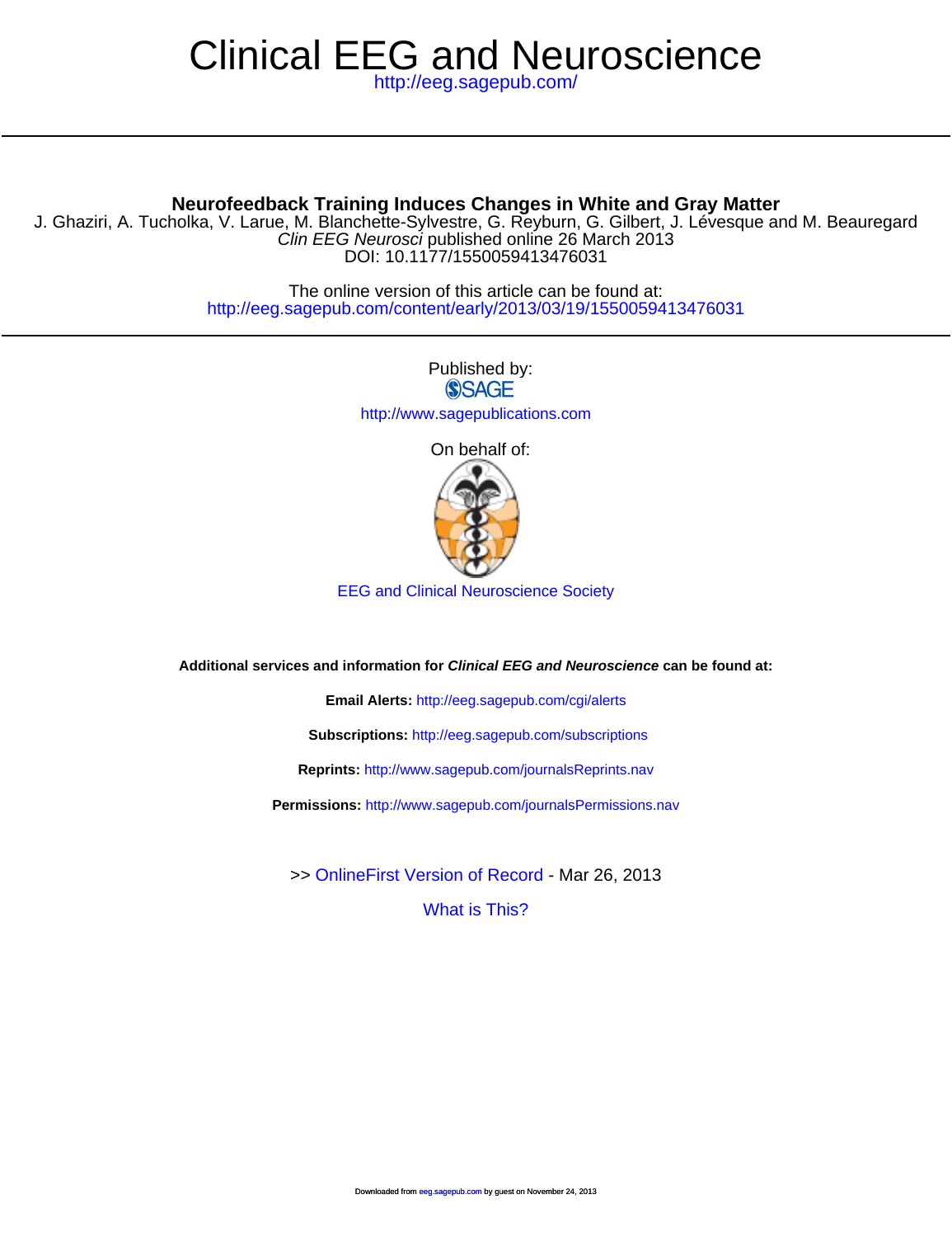# Neurofeedback Training Induces Changes in White and Gray Matter

Clinical EEG and Neuroscience 00(0) 1-8  $@$  EEG and Clinical Neuroscience Society (ECNS) 2013 Reprints and permission: [sagepub.com/journalsPermissions.nav](http://www.sagepub.com/journalsPermissions.nav) DOI: 10.1177/1550059413476031 [eeg.sagepub.com](http://eeg.sagepub.com)



J. Ghaziri<sup>I</sup>, A. Tucholka<sup>2</sup>, V. Larue<sup>I</sup>, M. Blanchette-Sylvestre<sup>I</sup>,  ${\mathsf G}.$  Reyburn<sup>1</sup>, G. Gilbert<sup>2</sup>, J. Lévesque<sup>1</sup>, and M. Beauregard<sup>1,2,3</sup>

#### Abstract

The main objective of this structural magnetic resonance imaging (MRI) study was to investigate, using diffusion tensor imaging, whether a neurofeedback training (NFT) protocol designed to improve sustained attention might induce structural changes in white matter (WM) pathways, purportedly implicated in this cognitive ability. Another goal was to examine whether gray matter (GM) volume (GMV) might be altered following NFT in frontal and parietal cortical areas connected by these WM fiber pathways. Healthy university students were randomly assigned to an experimental group (EXP), a sham group, or a control group. Participants in the EXP group were trained to enhance the amplitude of their  $\beta$ 1 waves at F4 and P4. Measures of attentional performance and MRI data were acquired one week before (Time 1) and one week after (Time 2) NFT. Higher scores on visual and auditory sustained attention were noted in the EXP group at Time 2 (relative to Time 1). As for structural MRI data, increased fractional anisotropy was measured in WM pathways implicated in sustained attention, and GMV increases were detected in cerebral structures involved in this type of attention. After 50 years of research in the field of neurofeedback, our study constitutes the first empirical demonstration that NFT can lead to microstructural changes in white and gray matter.

#### Keywords

neurofeedback, structural magnetic resonance imaging, white matter, gray matter, sustained attention

Received September 24, 2012; revised 17 December 2012; accepted January 4, 2013.

# Introduction

Neurofeedback is an operant conditioning procedure in which individuals learn to recondition their brain activity. There is mounting evidence that EEG-based NFT can improve attentional performance in individuals with attention deficit hyperactivity disorder  $(ADHD)$ .<sup>1,2</sup> With respect to this issue, we have previously demonstrated, in children with ADHD, that increasing  $\beta$ 1 frequency band (through NFT) can enhance the activity in brain regions involved in various attentional processes.<sup>3,4</sup>

To date, a few EEG investigations have shown that  $\beta$ activity is associated with sustained attention.<sup>5,6</sup> This construct refers to the top-down cognitive ability to maintain attention to a specific stimulus or location over prolonged periods of time. Clinical studies indicate that damage to frontal and parietal areas, primarily but not exclusively in the right hemisphere, leads to sustained attention impairment.<sup>8</sup>

Findings from the recent diffusion tensor imaging (DTI) studies suggest that cognitive training can induce measurable changes in white matter architecture. For instance, Takeuchi and colleagues<sup>9</sup> have shown in young, healthy individuals that working memory training can increase fractional anisotropy (FA) which is thought to reflect microstructural properties of WM such as myelination, axon caliber, and fiber density<sup>10</sup>—in WM areas adjacent to brain regions critically involved in this form of memory. In addition, Lee et al. $<sup>11</sup>$  have found that long-term</sup> trained Baduk players, relative to inexperienced controls, exhibit increased FA values in brain areas implicated in cognitive functions required to play this Korean game.

Along the same lines, there is also evidence that cognitive training can lead to structural GM changes. In regard to this question, Ceccarelli et  $al<sup>12</sup>$  scanned 32 students at baseline, and after 2 weeks using MRI. The students were divided into 2 groups, 13 defined as ''students in cognitive training'' (ie, they underwent a 2-week learning period) and 19 ''students not in

#### Corresponding Author:

<sup>&</sup>lt;sup>1</sup> Centre de Recherche en Neuropsychologie et Cognition (CERNEC), Département de Psychologie, Université de Montréal, Montreal, Canada <sup>2</sup> Centre de recherche du Centre hospitalier de l'Université de Montréal (CRCHUM) and MR Clinical Science, Philips Healthcare, Cleveland, OH, USA <sup>3</sup> Département de Radiologie, Université de Montréal, Montreal, Canada

Mario Beauregard, Département de Psychologie, Mind/Brain Research Lab (MBRL), Centre de Recherche en Neuropsychologie et Cognition (CERNEC), Université de Montréal, C.P. 6128, succursale Centre-Ville, Montréal, Québec, Canada H3C 3J7.

Email: m[ario.beauregar](http://eeg.sagepub.com/)d@umontreal.ca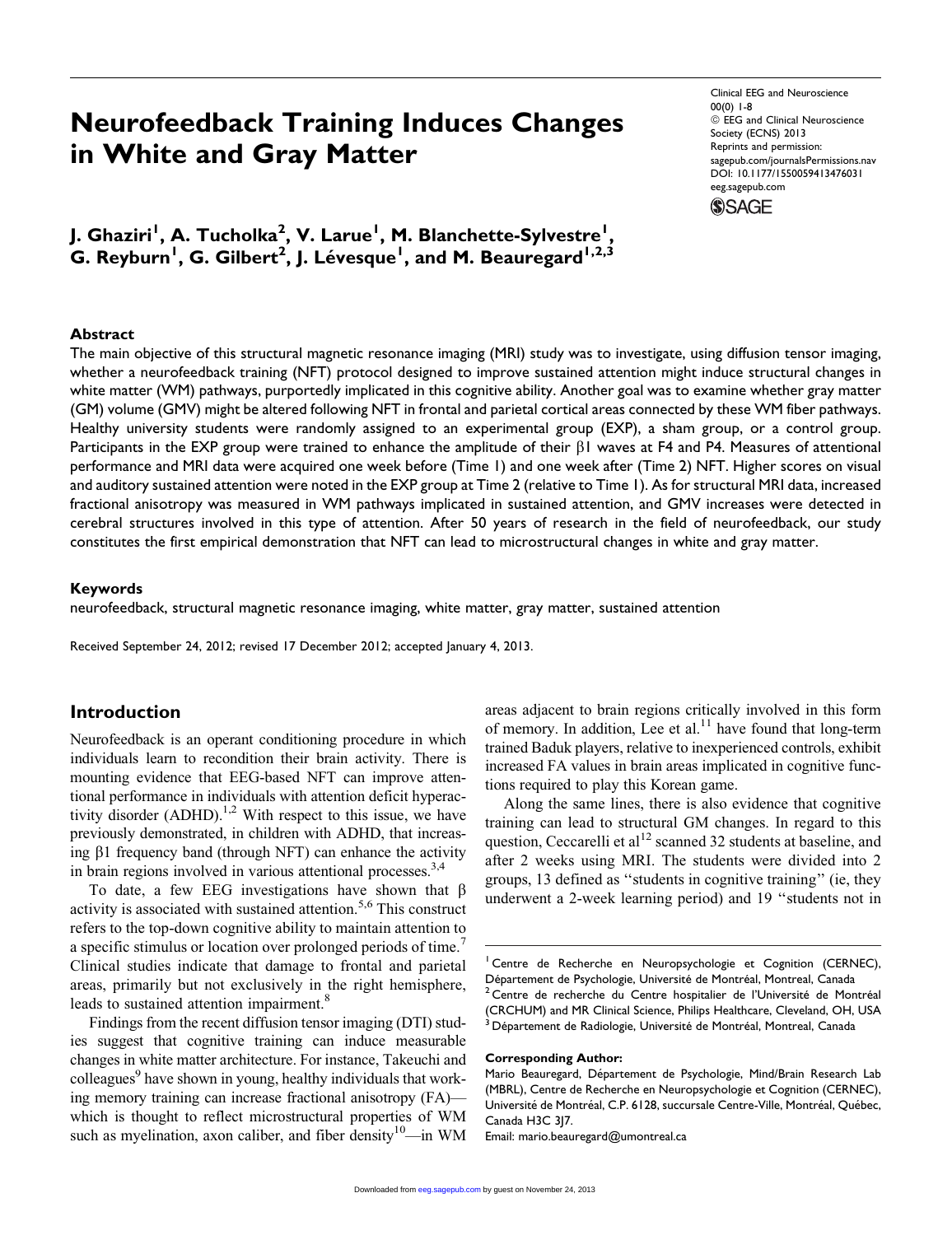cognitive training'' (ie, they were not involved in any learning activity). The GM changes were measured using tensor-based morphometry. At follow-up, the students in cognitive training compared to students not in cognitive training, had a significant GMV increase in cortical regions involved in cognition. This finding indicates that cognitive learning produces short-term structural changes in brain's GM.

In view of the results of the neuroimaging studies conducted by Ceccarelli et al.<sup>12</sup>, Lee et al.<sup>11</sup> and Takeuchi et al.<sup>9</sup>, we decided to perform an exploratory MRI study to investigate whether a NFT protocol designed—in principle—to improve sustained attention might induce structural changes in WM pathways, purportedly implicated in this cognitive ability. The FA values of these pathways were assessed using DTI. A secondary objective of this study was to examine whether GMV might be altered following NFT in frontal and parietal cortical areas connected by these WM fiber pathways. Voxel-based morphometry (VBM) was used to address this issue.

# Materials and Methods

#### Participants

Thirty students from University of Montreal (mean age: 22.2; standard deviation [SD]: 2.4; range: 18-30), with no history of neurological or psychiatric disorders, were recruited. Participants were randomly assigned to an experimental group ([EXP], NFT;  $n = 12$ , 9 females; mean age: 22.4; SD: 1.6), a sham group ([SHAM],  $n = 12$ , 9 females; mean age: 22.0; SD: 3.1), or a control group ([CON]; to control for the passage of time;  $n = 6$ , 3 females; mean age: 20.7; SD: 1.0).

# The NFT Protocol

Participants in the EXP group were trained to enhance the amplitude of their  $\beta$ 1 activity (15-18 Hz) in the right hemisphere. A double channel montage was used with a total of 5 electrodes, 1 on each ear lobe, the ground electrode on the tragus, and the 2 main electrodes at F4 and P4. According to the 3-dimensional (3D) probabilistic anatomical craniocerebral correlation via the international 10/20 System, F4 corresponds to the right middle and superior frontal gyri, while P4 corresponds to the right superior parietal lobule  $(SPL)$ .<sup>13</sup> The relevant frequencies were extracted from EEG recordings and fed back, using an audiovisual online feedback loop in the form of a video game. A sampling rate of 128 Hz with 2-second epochs was utilized. The NFT was conducted over a period of 13.5 weeks (40 sessions, 3 training sessions per week). Each session was subdivided in 10 tryouts of 3 minutes (first 20 first sessions) and 6 tryouts of 5 minutes (last 20 sessions). Each session lasted for 30 minutes. The NFT was provided using the Procomp 2 and Biograph software (version 5.1.2, Thought Technology Ltd, Montreal, Canada).

Before starting the sessions, the impedance of the electrodes was checked and had to be below 5 kΩ. Sessions started with a 1-minute recording at rest that was used as a comparison measure and as an objective to beat during the tryouts. This procedure was also used to determine the training threshold. On the computer screen, 2 columns were displayed, representing the EEG activity of the electrodes at F4 and P4, respectively. Participants could choose a song and an animated image from a list, which were later used as feedback information. On the left side of the screen, F4 feedback was shown, and when the activity was above the threshold, the column turned green and the animation was played; when the activity was under the threshold, the column turned red and the animation was stopped. The P4 feedback was provided on the right side of the screen. When the activity was above the threshold, the column turned green and the song was played; when the activity was under the threshold, the column turned red and the song stopped playing. Participants had to find their own mental strategies to self-regulate their EEG activity. During each session, technicians motivated participants and gave them tips regarding their progression after each tryout. Depending on the participants' results, the animation could be changed and the threshold could be increased to keep the NFT demanding.

The sham NFT was also conducted over a period of 13.5 weeks (40 sessions, 3 training sessions per week). Participants in the SHAM group were trained following the exact same protocol as the NFT group, except that they received the feedback of registered sessions from members of the EXP group (each member of the SHAM group was randomly paired to a member of the EXP group). Technicians also motivated the participants in both the EXP and the SHAM groups. Participants in both the EXP and the SHAM groups were asked not to consume coffee, tea, or energy drinks at least 3 hours before NFT. Participants in the CON group did not receive any intervention.

#### The MRI Data Acquisition

We acquired the data on a  $3$ -T Achieva scanner (Philips, the Netherlands). The diffusion-weighted images were acquired with a single-shot spin-echo echo-planar pulse sequence (TR  $= 7.96$ ) milliseconds; TE = 77 milliseconds; flip angle =  $90^{\circ}$ ; slices = 68; field of view = 230 mm; matrix =  $128 \times 126$ ; voxel resolution  $= 1.8$  mm  $\times$  1.8 mm  $\times$  1.8 mm; readout bandwidth  $= 19.6$  Hz/ pixels; echo-planar imaging direction bandwidth  $= 1572.5$  Hz; 8-channel head coil; SENSE acceleration factor  $= 2$ ). One pure T2-weighted image ( $b = 0$  second/mm<sup>2</sup>) and 60 images with noncollinear diffusion gradients ( $b = 1500$  second/mm<sup>2</sup>) were obtained. In addition, T1-weighted images were acquired using 3D T1 gradient echo (scan time  $= 8.11$  minutes; TR  $= 8.1$  milliseconds; TE = 3.8 milliseconds; flip angle =  $8^\circ$ ; slices = 176; voxel size = 1 mm  $\times$  1 mm  $\times$  1 mm). The MRI data were obtained at Time 1 (ie, 1 week before the beginning of NFT or sham treatment) and Time 2 (ie, 1 week after the end of NFT or sham treatment).

#### White Matter/Diffusion Data

Data were preprocessed, using the Diffusion Toolbox (FDT, v.2.0) [from the F](http://eeg.sagepub.com/)SL package (version 4.1, www.fmrib.ox.ac. uk/fsl). Diffusion data were corrected for eddy-current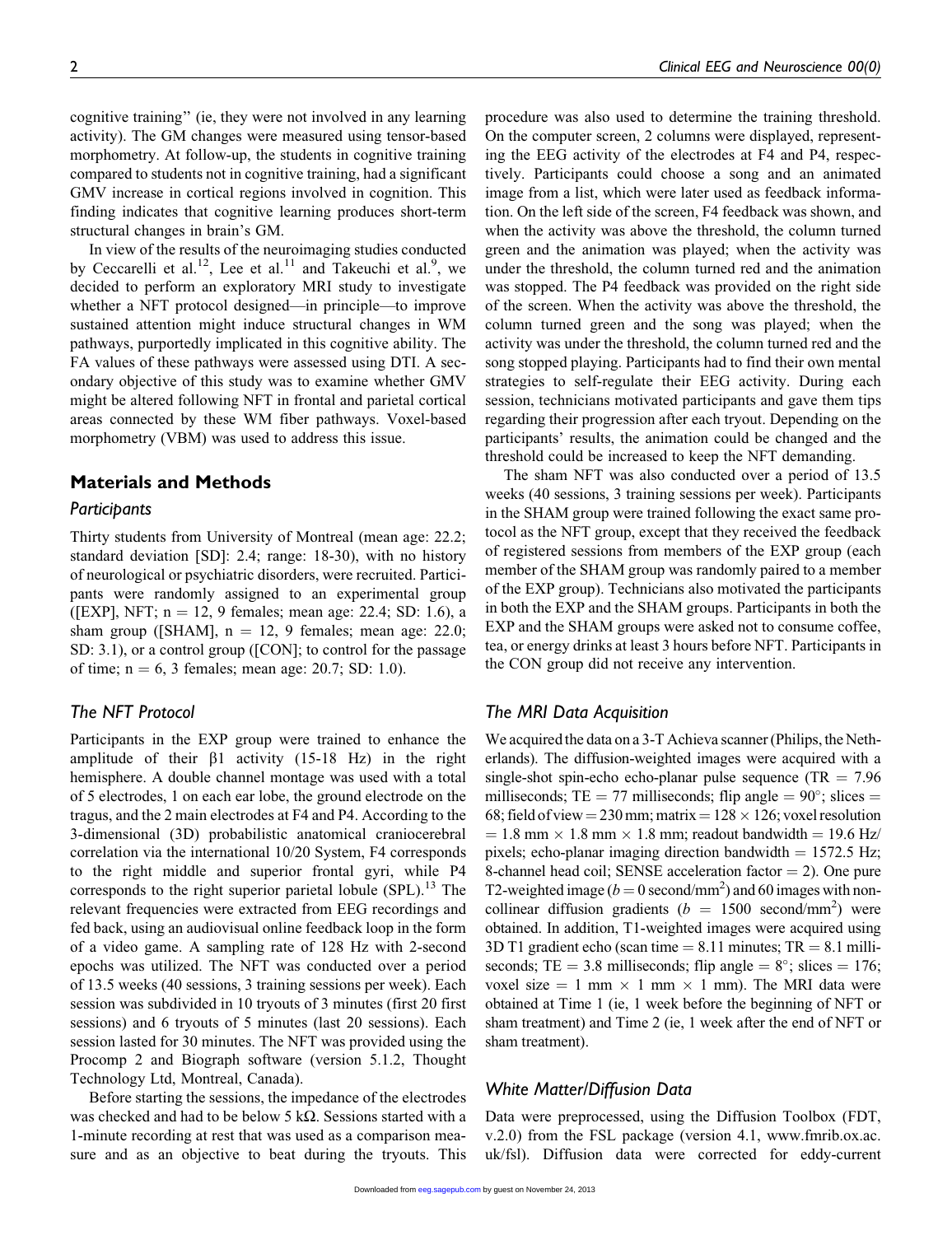distortions and head motion using affine registration to the nondiffusion-weighted volume ( $b = 0$ ). Brain extraction tool  $(BET)^{14}$  was used to remove nonbrain tissue (ie, skull and scalp<sup>15</sup>) from the nondiffusion-weighted volume and to create a brain mask. The FA map was obtained by fitting a tensor model to the corrected diffusion data at each voxel.

Voxel-wise analysis of multiparticipant diffusion data was performed using Tract-Based Spatial Statistics.<sup>16</sup> First, nonlinear registration was applied on all FA images to a  $1 \times$  $1 \times 1$  mm standard space. The target image was automatically chosen from the most representative participant in the study. It was then affined-aligned into the Montreal Neurological Institute (MNI)152 standard space. Next, every image was transformed by combining the nonlinear transform to the target FA image with the affine transform from that target to MNI152 space. Mean FA was thresholded to >0.2 to remove non-WM tissues. The resulting image was then skeletonized to represent the most common WM pathways. The skeletonization procedure aimed at improving the interindividual WM registration. Then the FA map of each participant was projected on the mean-FA skeleton, resulting in a 4-dimensional skeletonized FA image. Next, for each group, the data acquired at Time 1 and Time 2 were compared, using voxel-wise crossparticipant statistics with a paired  $t$  test within the FSL randomize tool (version 2.1, 5000 permutations). Correction of multiple comparisons was carried out using the threshold-free cluster enhancement (TFCE) method.<sup>17</sup>

A mask separating the WM pathways was manually created with ITK-SNAP (www.itksnap.org)<sup>18</sup>, using the FA-skelet onized data. P values were then extracted for each WM tract. The pathways were identified, using FSLview integrated atlases JHU ICBM-DTI81 White-Matter Labels and JHU White-Matter Tractography Atlas. We also utilized anatomist from the BrainVisa toolbox (www.brainvisa.info) and homemade scripts for verification and visualization.

The WM pathways of interest were those purported to be involved in attentional processes. The pathways connect the frontoparietal networks (eg, superior longitudinal fasciculus [SLF], inferior longitudinal fasciculus [ILF], and cingulum bundle [CB]), or are implicated in interhemispheric processing within parietal areas (eg, splenium of the corpus callosum [SCC]).<sup>19,20</sup>

#### Gray Matter/VBM

The GM analysis was conducted using FSL-VBM, a VBM style analysis<sup>21,22</sup> with FSL tools.<sup>23</sup> Structural images were brain-extracted using BET.<sup>14</sup> Segmentation was then carried out using FAST4.<sup>24</sup> The resulting GM partial volume images were then aligned to the MNI152 standard space using the affine registration tool FLIRT,<sup>25,26</sup> which was followed by a nonlinear registration using  $FNIRT^{27,28}$  (this program uses a b-spline representation of the registration warp field<sup>29</sup>). Images were then averaged to create a study-specific template, to which the native GM images were then nonlinearly reregistered. The registered partial volume images were then modulated (to correct for local expansion or contraction) by

dividing using the Jacobian of the warp field (this procedure allows to compare the absolute amount of tissue). The modulated segmented images were then smoothed with an isotropic Gaussian kernel (full width at half maximum  $= 7$  mm). Finally, regions were extracted from FreeSurfer gyri atlas $30,31$  and a voxel-wise GLM TFCE-based analysis, permutation-based nonparametric testing (5000 permutations), and correction for multiple comparisons across space. A homemade script was then used to extract the number of significant voxels in each region. For each group, GMV changes between Time 1 and Time 2 were assessed using a paired  $t$  test. Based on previous studies, and given the exploratory nature of the present investigation, a lower height threshold  $(P < .05$  cluster uncorrected for whole brain, minimum cluster size: 5 or more voxels) was accepted for the following regions of interest: inferior, middle, and superior frontal gyri; SPL; inferior and superior temporal gyri; and thalamus (THAL). These cortical regions were selected on the basis of their previously demonstrated involvement in sustained attention and the location of the training electrodes.

#### Measurement of Attentional Performance

The attentional performance of all participants was assessed at Time 1 and Time 2 using the Integrated Visual Auditory (IVA) continuous performance test (BrainTrain, 727 Twin Ridge Lane, Richmond, Virginia $^{32}$ ). This computerized, continuous test measures mostly sustained attention and combines 2 types of continuous performance subtests for visual and auditory modalities. During the IVA, "1"s and "2"s were presented in a pseudorandom combination of visual and auditory stimuli. The participants were requested to click the computer mouse only when they heard or saw the target (the number 1), and not to click when they saw or heard the nontarget item (the number 2). This test lasted for 15 minutes. For each group of participants, the scores on the IVA at Time 2 and Time 1 were compared using a paired  $t$  test.

#### **Results**

#### The IVA Data

In the EXP group, the scores on the IVA full scale attention quotient (which is based on measures of both visual and auditory attention) significantly increased at Time 2, compared to Time 1 ( $P < .005$ ). Scores on auditory attention were also significantly higher ( $P < .005$ ) following NFT. For participants in the SHAM group, scores on visual attention were greater  $(P < .005)$  at Time 2 relative to Time 1. No difference in attentional performance was noted at Time 2, compared to Time 1, for members of the CON group.

# The FA Changes in WM Pathways Following NFT

With respect to DTI data, in the EXP group, comparisons between Time 2 and Time 1 scans revealed significant increases in FA in the right CB ( $x = 12$ ,  $y = -11$ ,  $z = 31$ ;  $P < .05$  corrected), right anterior corona radiata (ACR;  $x =$ 24,  $y = 22$ ,  $z = 20$ ;  $P < .05$  corrected), and the SCC (x =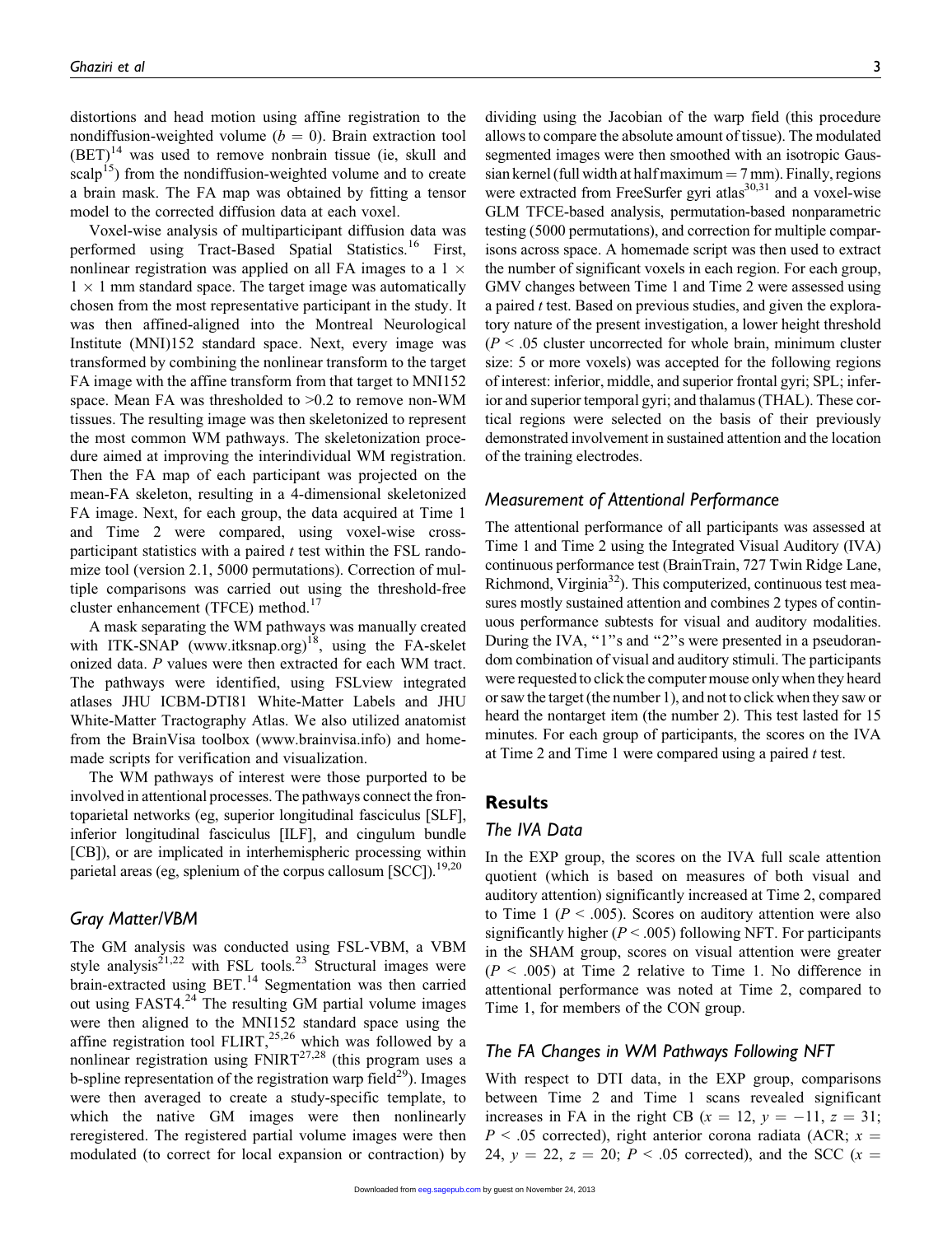

Figure 1. Significant increase in fractional anisotropy ([FA] displayed in red-yellow) in white matter pathways following neurofeedback training (NFT). The horizontal background T1-weighted images are sections of the MNI template shown in radiological convention.

 $-14$ ,  $y = -26$ ,  $z = 27$ ;  $P < .05$  corrected). Increased FA was also measured in the left SLF ( $x = -33$ ,  $y = -9$ ,  $z = 33$ ;  $P < .05$  corrected), left ILF ( $x = -26$ ,  $y = -58$ ,  $z = 33$ ;  $P <$ .05 corrected), left anterior limb of the internal capsule (ALIC;  $x = -20$ ,  $y = 15$ ,  $z = 10$ ;  $P < .05$  corrected), and left CB (x =  $-20$ ,  $y = -52$ ,  $z = 35$ ;  $P < .05$  corrected; see Figure 1).

Post hoc analyses revealed positive correlations between enhanced visual attention score and increases in FA in the left SLF ( $r = .68$ ,  $P < .05$ ) and the left ALIC ( $r = .66$ ,  $P < .05$ ).

In SHAM and CON groups, no significant change in FA was measured at Time 2, relative to Time 1, with regard to WM pathways.

#### The GMV Alterations Related to NFT

At Time 2 compared to Time 1, significant GMV increases were found in the EXP group in the right middle frontal gyrus (MFG;  $x = 26$ ,  $y = 32$ ,  $z = 50$ ; Brodmann area [BA] 9;  $P < .01$ ; size: 5 voxels; and  $x = 48$ ,  $y = 2$ ,  $z = 52$ ; BA 6;  $P < .01$ ; size: 7), right inferior temporal gyrus (ITG;  $x = 50$ ,  $y = -26$ ,  $z = -32$ ; BA 20;  $P < .01$ ; size: 8), right middle occipital gyrus (MOG;  $x = 46$ ,  $y = -86$ ,  $z = -10$ ; BA 19;  $P < 0.01$ ; size: 132), and right THAL  $(x = 16, y = -22, z = 18; P < .05;$  size: 99). Increased

GMV was also noted in the left superior frontal gyrus (SFG;  $x = -22$ ,  $y = 8$ ,  $z = 68$ ; BA 6;  $P < .01$ ; size: 12), left inferior frontal gyrus (IFG;  $x = -54$ ,  $y = 28$ ,  $z = -6$ ; BA 47;  $P < .01$ ; size: 238), left superior temporal gyrus (STG;  $x = -50$ ,  $y = 16$ ,  $z = -6$ ; BA 22; P < .01; size: 190), and left SPL ( $x = -28$ ,  $y =$  $-86$ ,  $z = 42$ ; BA 7;  $P < .01$ ; size: 19; see Figure 2).

In SHAM group, GMV increases were measured in the right MFG ( $x = 34$ ,  $y = 52$ ,  $z = 28$ ; BA 10;  $P < .01$ ; size: 79) and SFG ( $x = 10$ ,  $y = 14$ ,  $z = 72$ ; BA 6;  $P < .01$ ; size: 13). Increased GMV was also detected in the left MFG ( $x = -42$ ,  $y = 50$ ,  $z =$ 16; BA 10;  $P < 0.01$ ; size: 28), left cuneus ( $x = -12$ ,  $y = -106$ ,  $z = 4$ ; BA 18;  $P < .01$ ; size: 222), and left THAL ( $x = -4$ ,  $y = -6$ ,  $z = 12$ ;  $P < .01$ ; size: 77; see Figure 3).

No change in GM was noted for members of the CON group.

#### **Discussion**

In agreement with the results of our previous studies,  $3,4$ increasing  $\beta$ 1 frequency band via NFT significantly enhanced visual and auditory sustained attention performance (as measu[red with the](http://eeg.sagepub.com/) IVA). This finding provides further support for the view that there is a functional relationship between  $\beta$ 1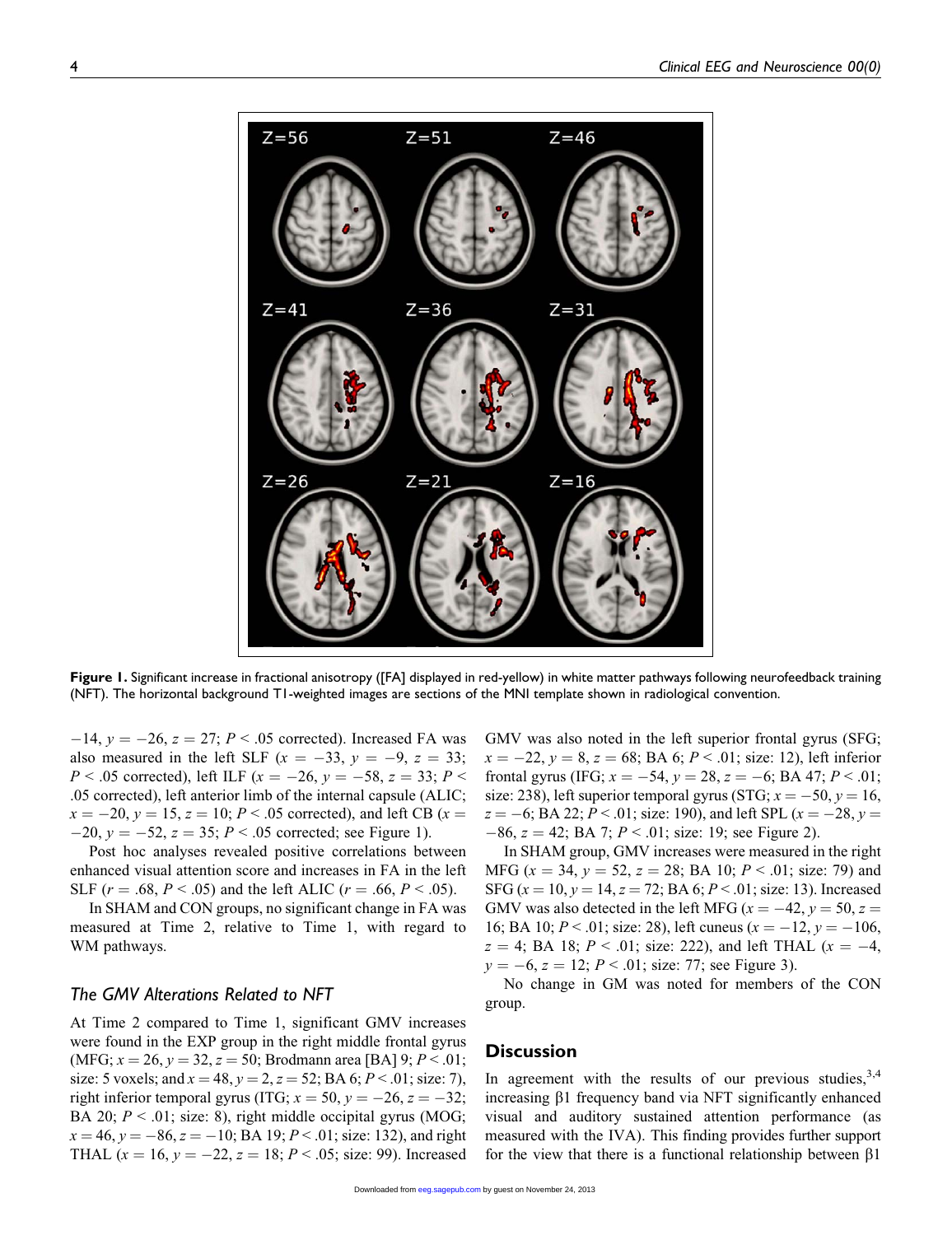

Figure 2. Increases in gray matter volume (GMV) found in the experimental (EXP) group following neurofeedback training (NFT).

activity and sustained attention.<sup>5,6</sup> It is noteworthy that scores on sustained visual attention increased at Time 2, relative to Time 1, in the SHAM group. No difference in attentional performance was noted at Time 2, compared to Time 1, in the CON group. Given this, it seems likely that this improvement in sustained visual attention is related to the fact that for approximately 20 hours, participants in the SHAM group had to undergo a perceptual-cognitive ''training'', consisting of staring at the computer screen and staying focused with respect to the animation displayed on that screen. The members of this group also received hours of personal coaching to pay attention visually.

Increased FA values of the right CB, right ACR, and SCC were found in the EXP group following NFT. The results are particularly striking considering that these WM pathways are known to be associated with sustained attention.<sup>33-35</sup> The CB connects the anterior cingulate cortex with the dorsolateral prefrontal cortex (DLPFC) and the posterior portion of the parietal cortex. Relative to healthy controls, smaller FA values have been reported in the CB in adults with childhood ADHD.<sup>36</sup> Moreover, decreased FA has been found in the ACR—which connects the frontal cortex and the brainstem—in children and adolescents with this developmental disorder. $37,38$  As for the SCC, this tract may be implicated in the coordination of interhemispheric processing across parietal areas that are part of attention networks.20 A volumetric reduction of this posterior area of the corpus callosum is one of the most consistent finding in children with ADHD.<sup>39</sup> In addition, DTI studies have reported lower FA in the SCC in individuals with ADHD, compared to healthy people.<sup>38</sup>

In the left hemisphere, NFT also led to increased FA in the CB, SLF, ILF, and ALIC. Furthermore at Time 2, positive correlations were found between enhanced visual attention scores and increases in FA in the left SLF and left ALIC. These results might seem a bit peculiar at first blush. Indeed, frontal

and parietal cortical areas, located predominantly in the right hemisphere, have been most frequently found to be activated in response to sustaining attention tasks in visual, auditory, and somatosensory modalities.<sup>7,8</sup> Nonetheless, there is electrophysiological (EEG), $40$  clinical neuropsychological, $41$  and functional neuroimaging data (see the references below) indicating that the left hemisphere is implicated in sustained attention.

The SLF and ILF are putatively involved in the transmission of information between frontal and posterior areas of the brain.<sup>34</sup> Anatomically, the SLF runs between superior frontal and parietal areas. This pathway is believed to provide a means enabling the prefrontal cortex to supervise the allocation of attentional ressources.<sup>42</sup> In regard to the ILF, this tract traverses frontotemporal and occipitoparietal regions and is part of the visual attentional network. In regard to the ALIC, this pathway contains fibers connecting the THAL with the DLPFC.<sup>43</sup>

Recently, a DTI study conducted in healthy participants demonstrated a positive correlation between FA values in the ALIC and performance on a sustained attention task.<sup>19</sup> Moreover, in line with the results of the present study, other DTI investigations carried out in individuals with ADHD have evidenced significantly reduced FA values, in the left hemisphere, in the CB, SLF, ILF, and ALIC. $37,38,44,45$ 

As already noted, F4 corresponds to the right middle and superior frontal gyri, whereas P4 corresponds to the right posterior superior area of the parietal lobe, according to the 3D probabilistic anatomical craniocerebral correlation.<sup>13</sup> Because of this, it is conceivable that the simultaneous training of  $\beta$ 1 activity at F4 and P4 in the EXP group stimulated neuronal communication between frontal and parietal regions within the right hemisphere and between homologous frontal and parietal regions in both the hemispheres.

Fol[lowing NFT](http://eeg.sagepub.com/), GMV increases were found in the EXP group in the right (MFG BA 9, inferior temporal gyrus (ITG)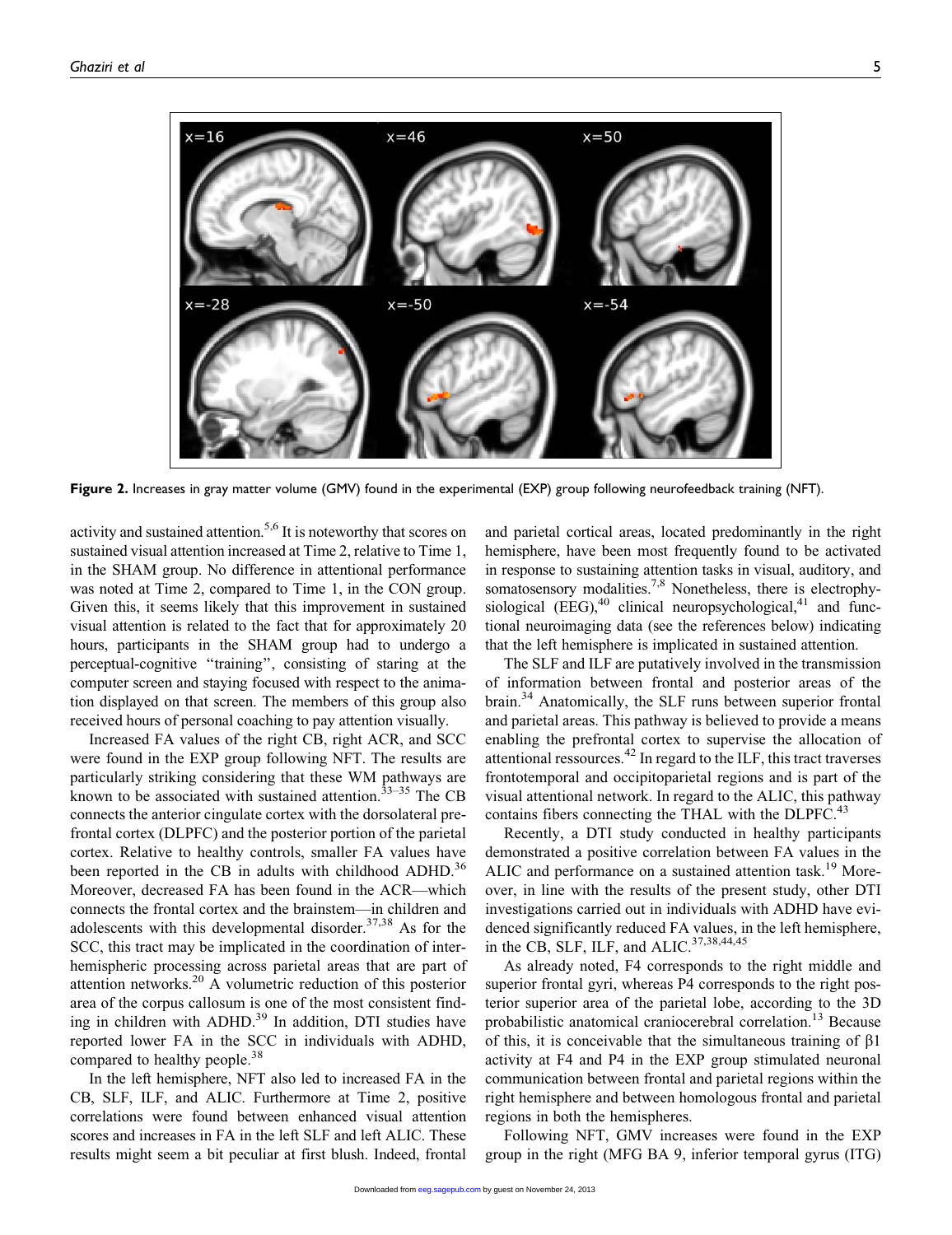

Figure 3. Regions that showed a gray matter volume (GMV) increase at Time 2 (relative to Time 1) in the SHAM group.

BA 20, MOG BA 19, THAL) and left (SFG BA6, IFG BA 47, STG BA 22, SPL BA 7) hemispheres. Interestingly, these brain regions have been shown activated, in the right and/or left hemispheres, during various types of sustained attention tasks. $46-54$  The MFG and the SFG may mediate attentional control, $\frac{7}{7}$  whereas the IFG and the THAL may be linked to the regulation of vigilance. Other lines of evidence suggest that the ITG plays a crucial role in the analysis complex images,<sup>55</sup> whereas the STG seems to be involved in auditory sustained attention.<sup>53</sup> As for the SPL, it has been proposed that this component of the posterior attentional system is associated with visual vigilance.<sup>46,49</sup>

Intriguingly, at Time 2 compared to Time 1, GMV increases were detected in the SHAM group in the right MFG (BA 10), right SFG (BA 6), left MFG (BA 10), left cuneus, and left THAL. It appears reasonable to assume that these GMV increases were somehow related to the perceptual and cognitive processes associated with the sham procedure, and to personal coaching of visual attention. It should be noted here that the GMV changes seen in the SHAM group were not as robust or extensive as those observed in the EXP group. Furthermore, the fact that the sham condition produced GM and performance changes in the direction of the experimental effects, suggests that it may be difficult to isolate the impact of NFT protocols in randomized controlled trials.

A recent investigation showed that EEG-based NFT can lead to changes in human cortical excitability.<sup>56</sup> Given this, the NFT protocol used in this study might have enhanced neural transmission in networks mediating sustained attention. It has been proposed that alterations in WM microstructural properties might support cognitive enhancement by changing conduction velocity.<sup>57</sup> Additionally, it has been demonstrated that electrical activity within an axon can modulate its myelination over a period of weeks.<sup>58,59</sup> In other respects, there is evidence

that myelination is still sensitive to experience during adulthood. $60$  In this context, it is possible that NFT led to enhanced conduction velocity in sustained attention-related neural networks which, in turn, increased the myelination of axons in these networks.

The cellular processes mediating the GMV increases in cerebral structures associated with sustained attention remain unclear at this time. Regarding this question, synaptogenesis $61$ and changes in dendritic spine morphology<sup>62</sup> have been shown to be associated with motor skill learning in rodents. In view of these findings, it does not seem too farfetched to speculate that the GMV changes measured at Time 2 might have been related to alterations in synaptogenesis and/or spine formation.

The main limitation of this study is the small sample size. Given this, the present results should be interpreted with caution until being replicated in larger samples. Despite this limitation, however, FA increases in WM pathways were relatively robust following NFT. Another limitation is related to the fact that for the VBM analysis, an uncorrected threshold of  $P < .05$ was used (such a threshold has been utilized in previous exploratory VBM studies). Nevertheless, in the EXP group, the GMV increases induced by NFT were found in areas involved in sustained attention. In our view, this is quite revealing, especially given the rather small sample size of this investigation.

In summary, our results show that a NFT protocol aimed at enhancing  $\beta$ 1 activity can enhance visual and auditory sustained attention performance. Importantly, our results indicate that this protocol can induce modifications in WM pathways implicated in sustained attention. Furthermore, such a protocol can produce GMV alterations in brain regions involved in this kind of attention. After 50 years of research in the field of neurofeedback, our study constitutes the first empirical demo[nstration tha](http://eeg.sagepub.com/)t NFT can lead to microstructural changes in WM and GM.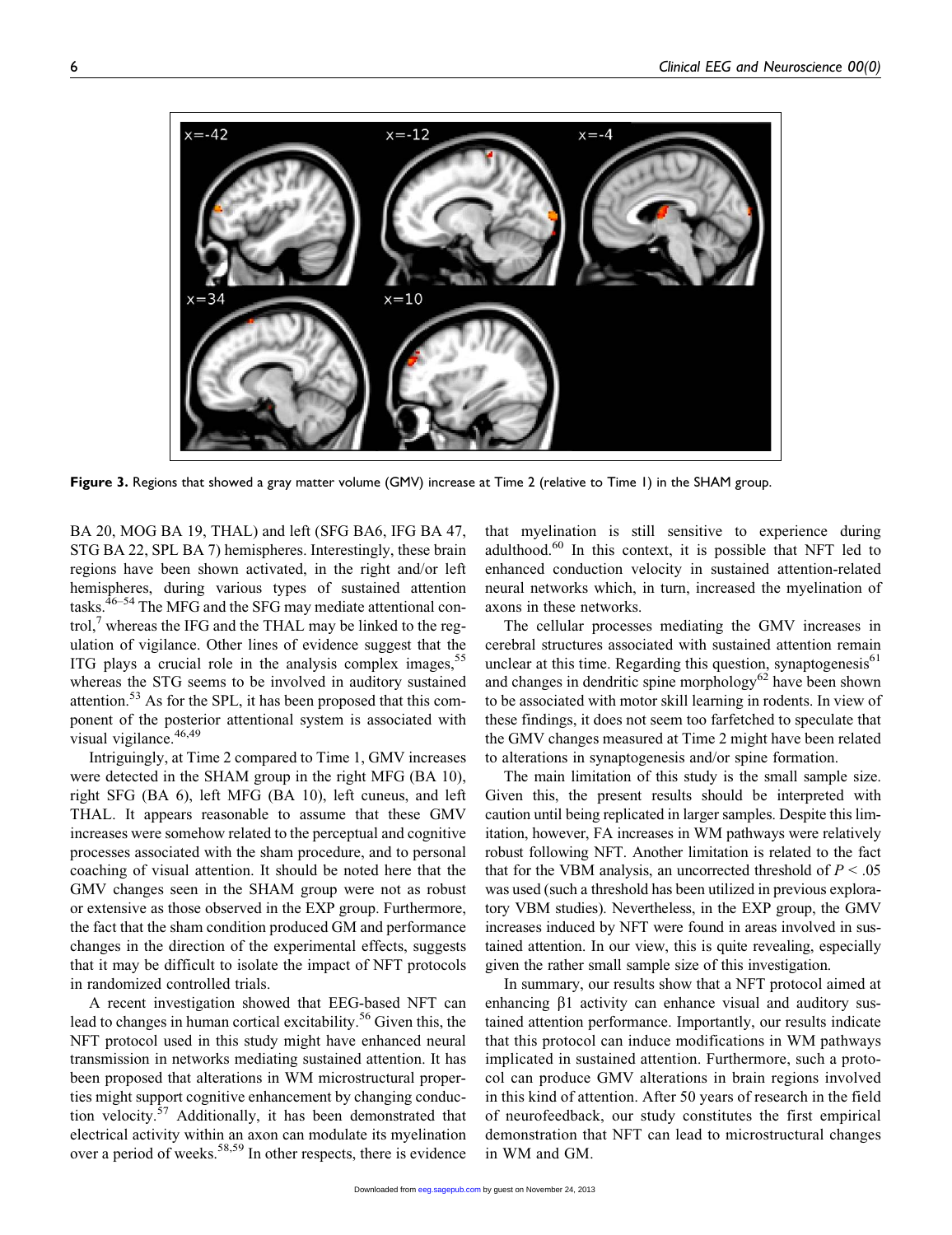It is remarkable that our results were obtained from training ''normal'' healthy individuals. One may wonder whether NFT could lead to even greater changes in clinical populations. Regarding this question, it would be important to replicate this study with clinical and EEG subtypes of attention deficit disorder/ADHD.

#### Acknowledgments

We thank the staff of the Neuroimaging Unit, Centre de recherche du Centre hospitalier de l'Université de Montréal (CRCHUM, Hôpital Notre-Dame) for their technical assistance.

#### Declaration of Conflicting Interests

The author(s) declared no potential conflicts of interest with respect to the research, authorship, and/or publication of this article.

#### Funding

The author(s) disclosed receipt of the following financial support for the research, authorship, and/or publication of this article: a research grant from the Foundation Denis Guichard (Paris, France) to M. B.

#### **References**

- 1. Monastra VJ, Lynn S, Linden M, Lubar JF, Gruzelier J, LaVaque TJ. Electroencephalographic biofeedback in the treatment of attention-deficit/hyperactivity disorder. Appl Psychophysiol Biofeed. 2005;30(2):95-114.
- 2. Arns M, de Ridder S, Strehl U, Breteler M, Coenen A. Efficacy of neurofeedback treatment in ADHD: the effects on inattention, impulsivity and hyperactivity: a meta-analysis. Clin EEG Neurosci. 2009;40(3):180-189.
- 3. Beauregard M, Lévesque J. Functional magnetic resonance imaging investigation of the effects of neurofeedback training on the neural bases of selective attention and response inhibition in children with attention-deficit/hyperactivity disorder. Appl Psychophysiol Biofeed. 2006;31(1):3-20.
- 4. Lévesque J, Beauregard M, Mensour B. Effect of neurofeedback training on the neural substrates of selective attention in children with attention-deficit/hyperactivity disorder: a functional magnetic resonance imaging study. Neurosci Lett. 2006;394(3):216-221.
- 5. Molteni E, Bianchi AM, Butti M, Reni G, Zucca C. Analysis of the dynamical behaviour of the EEG rhythms during a test of sustained attention. Conf Proc IEEE Eng Med Biol Soc. 2007; 1298-1301.
- 6. Arruda JE, Zhang H, Amoss RT, Coburn KL, Aue WR. Rhythmic oscillations in quantitative EEG measured during a continuous performance task. Appl Psychophysiol Biofeed. 2009;34(1):7-16.
- 7. Coull JT. Neural correlates of attention and arousal: insights form electrophysiology functional neuroimaging, and psychopharmacology. Prog Neurobiol. 1998;55(4):343-361.
- 8. Sarter M, Givens B, Bruno JP. The cognitive neuroscience of sustained attention: where top-down meets bottom-up. Brain Res Rev. 2001;35(2):146-160.
- 9. Takeuchi H, Sekiguchi A, Taki Y, et al. Training of working memory impacts structural connectivity. J Neurosci. 2010; 30(9):3297-3303.
- 10. Beaulieu C. The biological basis of diffusion anisotropy. In: Johansen-Berg H, Behrens TEJ, eds. Diffusion MRI: From Quantitative Measurement to In Vivo Neuroanatomy. London, England: Elsevier; 2009:105-126.
- 11. Lee B, Park JY, Jung WH, et al. White matter neuroplastic changes in long-term trained players of the game of "Baduk" (GO): a voxel-based diffusion-tensor imaging study. NeuroImage. 2010;52(1):9-19.
- 12. Ceccarelli A, Rocca MA, Pagani E, Falini A, Comi G, Filippi M. Cognitive learning is associated with gray matter changes in healthy human individuals: a tensor-based morphometry study. NeuroImage. 2009;48(3):585-589.
- 13. Okamoto M, Dan H, Sakamoto K, et al. Three-dimensional probabilistic anatomical cranio-cerebral correlation via the international 10-20 system oriented for transcranial functional brain mapping. NeuroImage. 2004;21(1):99-111.
- 14. Smith SM. Fast robust automated brain extraction. Hum Brain Map. 2002;17(3):143-155.
- 15. Jenkinson M, Pechaud M, Smith S. BET2: MR-based estimation of brain skull and scalp surfaces. Eleventh Annual Meeting of the Organization for Human Brain Mapping; 2005.
- 16. Smith SM, Jenkinson M, Johansen-Berg H, et al. Tract–based spatial statistics: voxelwise analysis of multi–subject diffusion data. NeuroImage. 2006;31(4):1487-1505.
- 17. Smith SM, Nichols ET. Thresholding-free cluster enhancement: addressing problems of smoothing, threshold dependence and localisation in cluster interference. NeuroImage. 2009;44(1):83-98.
- 18. Yushkevich AP, Piven J, Hazlett CH, et al. User-guided 3D active contour segmentation of anatomical structures: Significantly improved efficiency and reliability. NeuroImage. 2006;31(3): 1116-1128.
- 19. Niogi S, Mukherjee P, Ghajar J, McCandliss BD. Individual differences in distinct components of attention are linked to anatomical variations in distinct white matter tracts. Front Neuroanat. 2010;4:2.
- 20. Bennett IJ, Motes MA, Rao NK, Rypma B. White matter tract integrity predicts visual search performance in young and older adults. Neurobiol Aging. 2012;33(2):433.e21-431.
- 21. Ashburner J, Friston K. Voxel-based morphometry the methods. NeuroImage. 2000;14(6 pt 1):21-36.
- 22. Good C, Johnsrude I, Ashburner J, Henson R, Friston K, Frackowiak R. A voxel-based morphometric study of ageing in 465 normal adult human brains. NeuroImage. 2001;14(1 pt 1):21-36.
- 23. Smith SM, Jenkinson M, Woolrich MW, et al. Advances in functional and structural MR image analysis and implementation as FSL. NeuroImage. 2004;23:208-219.
- 24. Zhang Y, Brady M, Smith SM. Segmentation of brain MR images through a hidden Markov random field model and the expectation maximization algorithm. IEEE Trans Med Imaging. 2001;20(1):45-57.
- 25. Jenkinson M, Smith SM. A global optimisation method for robust affine registration of brain images. Med Imaging. 2001;5(2):143-156.
- 26. Jenkinson M, Bannister PR, Brady JM, Smith SM. Improved optimisation for the robust and accurate linear registration and motion correction of brain images. NeuroImage. 2002;17(2):825-841.
- 27. Andersson JLR, Jenkinson M, Smith SM. Non-linear optimisatio[n. FMRIB te](http://eeg.sagepub.com/)chnical report TR07JA1. 2007. [www.fmrib.ox.](www.fmrib.ox.ac.uk/analysis/techrep) [ac.uk/analysis/techrep.](www.fmrib.ox.ac.uk/analysis/techrep) (accessed on July 14, 2012).